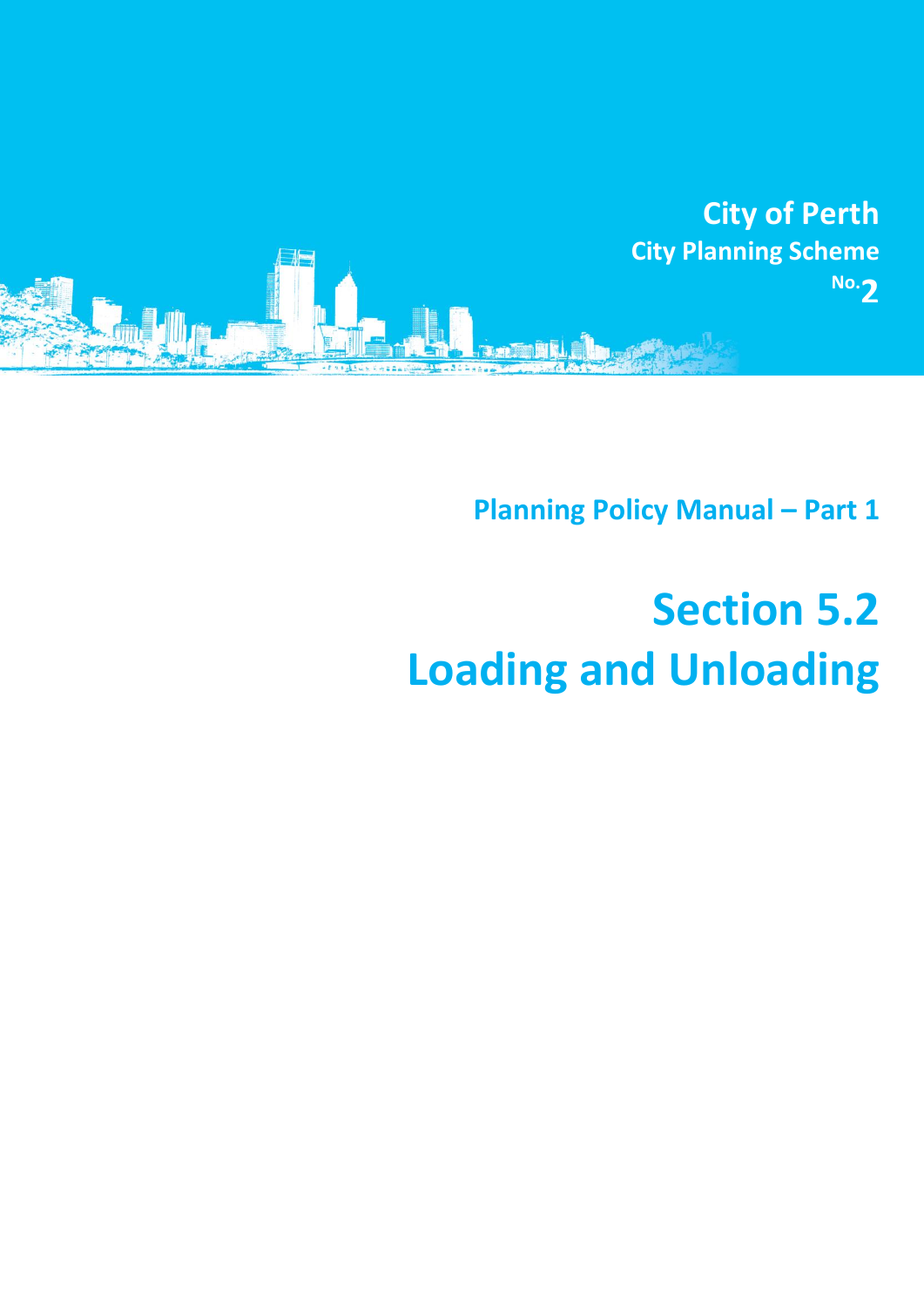

| <b>Version#</b> | <b>Decision Reference</b> | <b>Synopsis</b> |
|-----------------|---------------------------|-----------------|
| 1               | 26 June 2001              | Adopted         |
| 2               | 11 April 2017             | Amended         |
|                 |                           |                 |
|                 |                           |                 |
|                 |                           |                 |
|                 |                           |                 |
|                 |                           |                 |
|                 |                           |                 |
|                 |                           |                 |